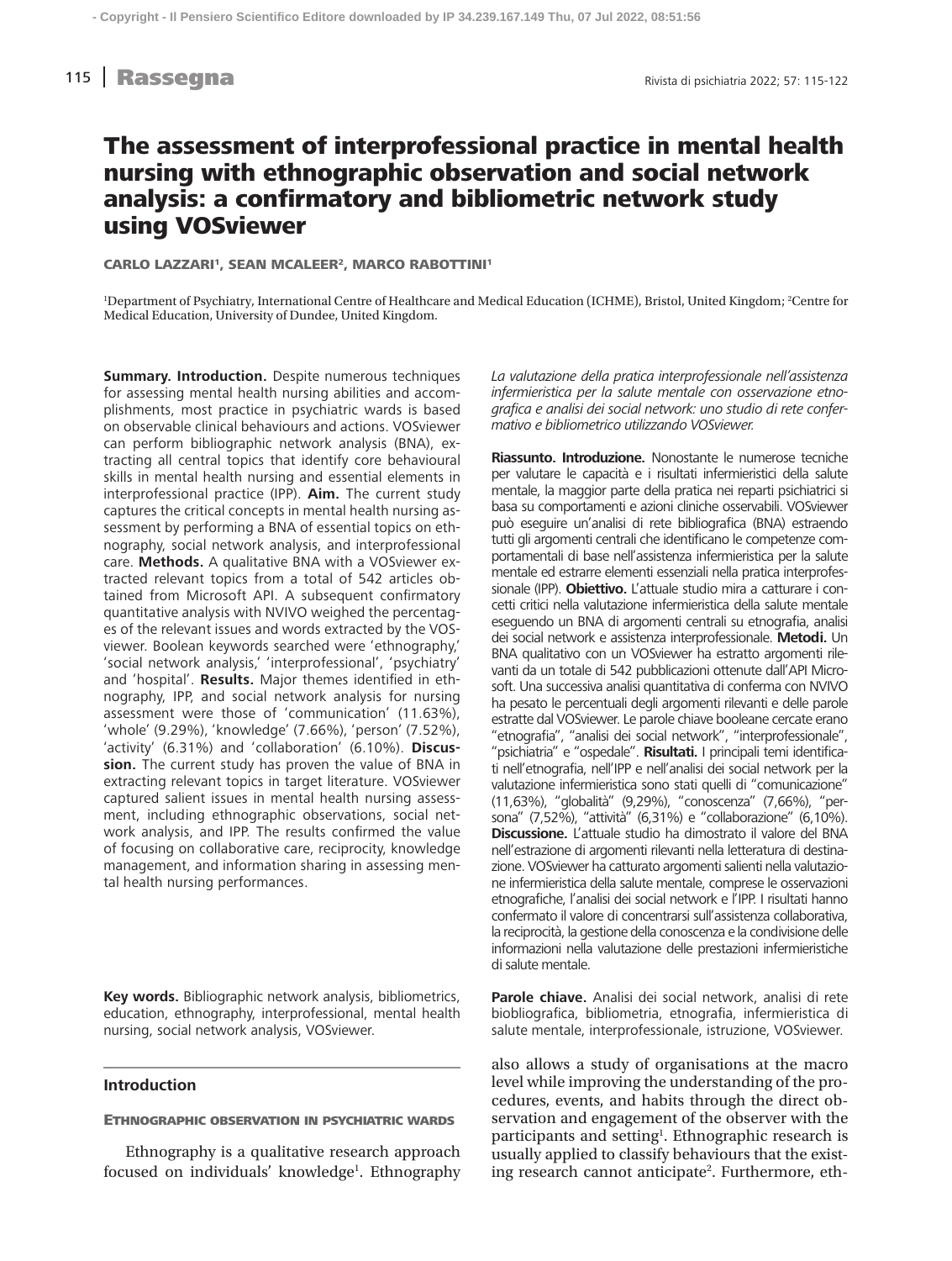nography offers a more comprehensive and up-todate clarification of collective behaviours extracted via lengthy observations and exchanges with target people in their setting; it also provides the opportunity to test hypotheses in their vigour using extended site visits<sup>3</sup>. The main target of ethnographic research in health care is groups of persons usually oriented towards communal interests<sup>4</sup>. Ethnographic research also helps discover the unspoken and overt aspects of a specific culture<sup>5</sup>. Besides, ethnography captures the common interpretation of what is essential and significant to people under observation<sup>6</sup>. As health carers perform most of the work in hospital settings, ethnographic research has focused on their actions with the researcher as an active participant<sup>7</sup>. However, as ethnographic research uses detached observations, these last are exposed to the researcher's bias and partial reliability when treated as isolated<sup>8</sup>. The authors of the current study identified the advantage of ethnographic observation in psychiatric wards concerning the assessment of teams and nurses' performance: 1) the observed behaviour represents the nursing skill to be analysed and cannot be explored or expressed by verbal accounts, 2) nurses and health carers might be worried to be criticised about verbal accounts during the reflective practice of their performances<sup>9</sup>. Aspects captured by ethnographic observations of psychiatric nurses and mental health practitioners are conduct, behaviours, skills, and actions that conform to local regulations. The classical ABC model states that when people are engaged in some events (A), they mature a series of beliefs about these events (B), which regulate their psychological and behavioural response to them  $(C)^{10,11}$ . The ABC observation is vital in confirming that behavioural skills are appropriately applied to psychiatric wards by nurses and doctors, such as observation levels, interviews, and assessments<sup>9</sup>. At times, it might occur that policies to raise health carers' aptitude to do more complicated jobs does not designate that these skills are put into action<sup>12</sup>.

Ethnographic observation and assessment of teamwork in psychiatric wards can also show nonverbal or para-verbal communication signalling practitioners' divergent views or reactions about patients risks to self or others<sup>13</sup>. It then becomes vital to understand how to observe in ethnographic research. There are four significant forms of how observation is conducted:

- a complete observer is a covert approach where the researcher is detached and invisible to the participants;
- an observer-as-participant is an overt approach where the researcher's role is to assess a population with brief exposures to collect observational data, often used for exploration in follow-up interviews;
- a participant-as-observer is an overt approach, where the researcher aims to integrate into the setting, and its role within the context of the study is acknowledged;
- a complete participant is a covert approach where the researcher is fully immersed and integrated into the setting, referred to as going native, without disclosing him/herself as a researcher<sup>1</sup>. The primary justification for prioritising ethno-

graphic observation and assessment of accounts from interprofessional teams follows:

- the observed behaviour of the mental health professional conflicts with what is verbally disclosed during formal interviews: e.g., feeling well while revealing behavioural hints of professional burnout;
- the observed behaviour represents the physical skills and performance to be assessed and cannot be explored or expressed verbally: e.g., speed in performing a task;
- the observed nurses' behaviours with patients represent a more reliable account of the application of clinical governance rules;
- the interprofessional nursing team has its dynamics that cannot be verbalised;
- the interprofessional nursing team acts asynchronously, and the result can only be observed in patient care outcomes<sup>9</sup>.

Social Network Analysis (SNA), explored in the next paragraph, results from ethnographic observations of mental health team dynamics. SNA is here proposed as a tool to assess nursing teams dynamics and the layout of social networks in psychiatric wards as to what concerns interprofessional practice.

# SNA of Mental Health Nursing Teams

There has been a growing interest in using SNA to capture interprofessional team relationships and provide pictorial and numerical models to characterise relationship typologies $14$ . The dynamics of interprofessional teams have been explored through ethnographic studies in mental health hospitals. We typically refer to 'relations' between units in a social network, while a social network is restricted by a set or sets of participants and their relationships<sup>15</sup>. Researchers that use SNA to analyse task-based groups may ultimately assist interprofessional teams in identifying ways to enhance their procedures<sup>16</sup>. A graphic depiction of SNA also has an advantage over quantitative research in that it graphically demonstrates concealed relationships among network members<sup>16,17</sup>. SNA is a set of qualitative techniques for depicting interpersonal and social activities, such as interactions, connections, group relationships, and consultations, that link one network unit to other units while quantifying the statistical dif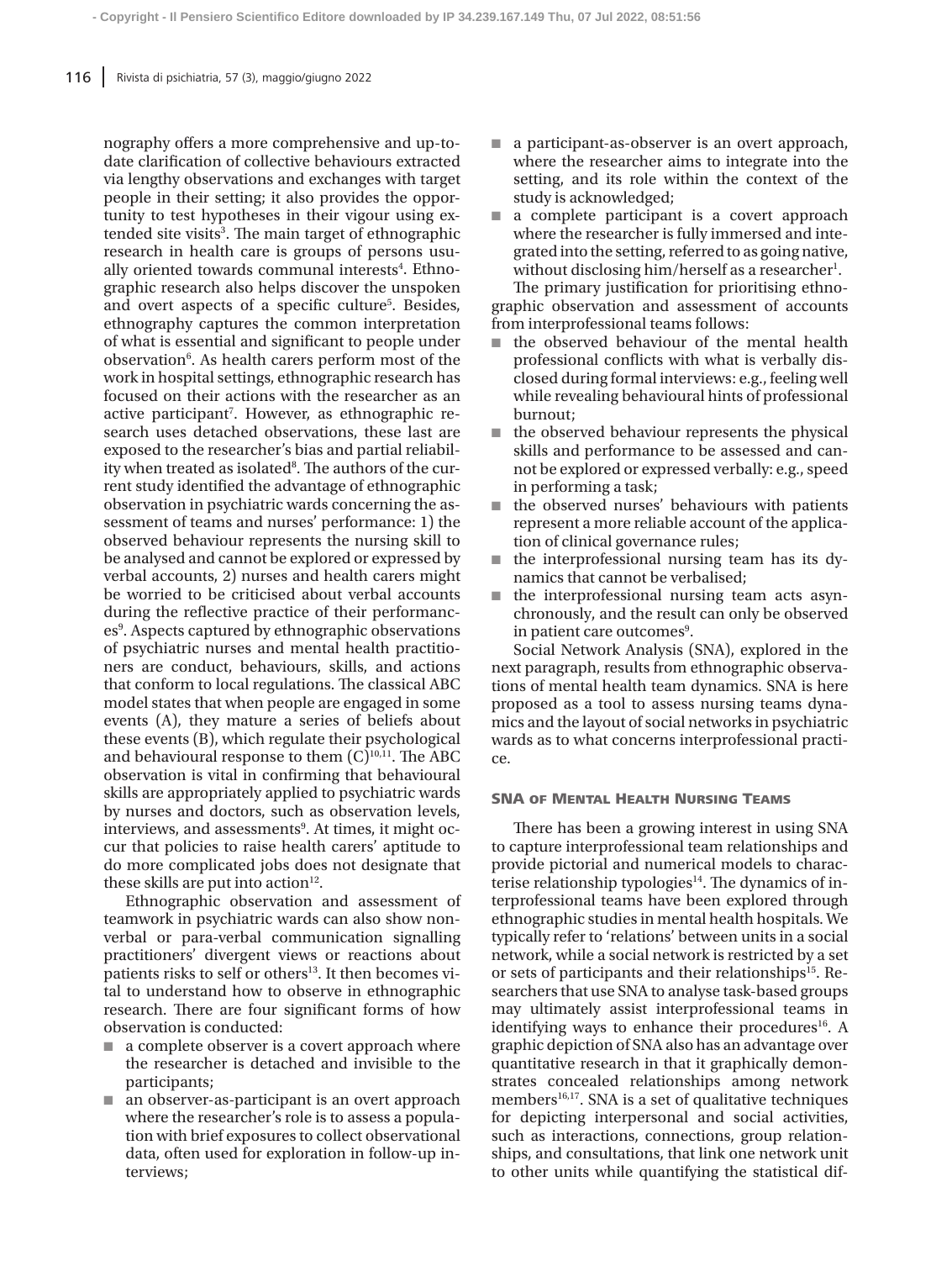ference of the interactions' forms<sup>18</sup>. The "nodes" of the social network are represented by individuals or organisations, while the "ties" reflect some reciprocal interaction between the nodes, which may take many forms<sup>19</sup>. Double-headed arrows, which indicate information sharing, asset trading, or cooperative ventures linking topics/nodes in the network, often depict exchanges between units<sup>19</sup>. Numerous parameters indicate the typology of interactions between units. The subcategory of "indegree centrality" denotes the number of ties directed by one participant to others, also showing the "prestige" of that person; in comparison, "out-degree centrality" designates the number of ties received by one person from others, also indicating the "expansiveness" of that person<sup>20</sup>. The open-source SocNetv 2.4 software can perform all activities to create a social network with comparative statistics $21$ . SNA begins with the premise that all inter-unit connections are interdependent<sup>22</sup>. In another study from the authors of the current study, significant configurations of social networks in psychiatric wards were categorised as follows:

- 1. *isolation*: despite having essential knowledge regarding patient care and management, some mental health nurses on the team are seldom invited in team decisions and discussions;
- 2. *hyper-centralisation* is the case of a single professional who is the team leader or the person who holds the most critical information to be shared within the team; in extreme cases, there is unidirectional communication top-down, which does not allow equalitarian knowledge management; the outbound arrows of communication and actions in the network are directed from this central figure to the most peripheral ones;
- 3. *clustering*: professionals with similar backgrounds tend to cluster and to form tighter bonds with the exclusion of those with a different cultural and educational background; e.g., senior psychiatrists and senior mental health nurses in hospitals create clusters different from those present in the community;
- 4. *patient as the only centre* where several experts work on the same service user, although they may not collaboratively approach the treatment or share knowledge $^{23}$ .

In conclusion, SNA is used to capture the dynamics of interprofessional teams and IPP (interprofessional practice) in mental health nursing and provide recommendations in policies aiming to improve learning in collaborative care. Concepts of IPP are explored in the next paragraph.

#### IPP in Mental Health Nursing

Healthcare workers who partake in interprofessional teams learn 'with, from and about one another'24,25. The pooled expertise of individuals working together in a small group facilitates interprofessional learning<sup>26</sup>. Healthcare workers practicing in psychiatric care have the chance to develop their emotional intelligence and empathy abilities via progressive collaboration in interprofessional teams, which spread across the group, resulting in better patient-centred care skills $14$ . In fact, through emotional intelligence, healthcare workers can mature better compassion towards their patients<sup>27</sup>. Emotional intelligence is defined as the skill to use emotions and the awareness about feelings to improve thinking<sup>28</sup>. However, implementing regulations to improve health care workers' capacity to do more complex tasks does not guarantee that these skills be put into effect<sup>12</sup>. The kind of communication between interprofessional team members and how this may influence interprofessional settings and performances may be captured SNA29. The fast development of online technology has led to a rise in worldwide health-related data exchange. Health and social care workers increasingly use virtual communities of practise (VCoPs) for learning, support, continuing professional education, knowledge management, and information sharing<sup>30</sup>. Interprofessional practice in psychiatry will likely be shared between real and virtual interactions between professionals involved. Smartphone technology and Ecological Momentary Assessment can be used to virtually link interprofessional trainees to their teachers to provide instant feedback about the performed practice in psychiatry $31$ .

To improve collaborative practice, Curtin University in Australia created an interprofessional framework that emphasises the need of enhancing communication, conflict resolution, and reflection32. Each member of the interprofessional team should see how his/her expertise supports that of others<sup>32</sup>. The Interprofessional Educational Collaborative, which is utilised in the United States, emphasises the importance of shared communication, team building, cooperation, and social skills while working in an interprofessional teams<sup>33</sup>. In interprofessional practice, the World Health Organization emphasises the importance of knowing the patient's requirements, the need for learning and critical reflection<sup>34</sup>. The Combined Universities Interprofessional Learning Unit (CUILU) was founded by medical schools in the United Kingdom, such as Sheffield-Hallam and the University of Sheffield, to guide interprofessional education (IPE), emphasising the importance of reflective practice and teamwork ethics for a successful IPE35. As IPP frameworks and practitioners' required abilities, the IPP competencies framework has been split into six areas:

- 1. *teamwork*: working with colleagues in many fields of medicine;
- 2. *duties and roles*: knowing the roles and responsi-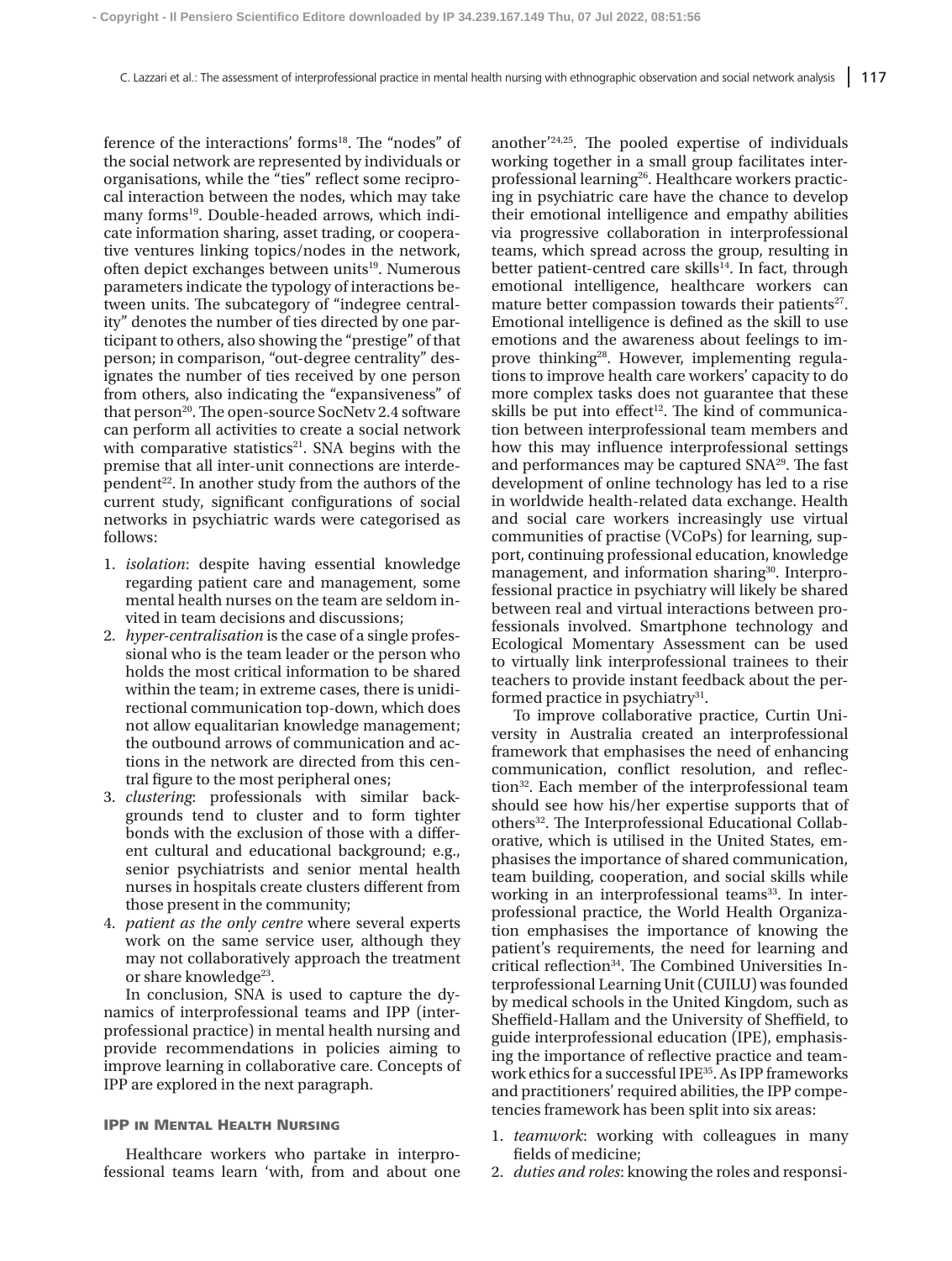bilities of each member of the interprofessional team;

- 3. *communication*: recognising barriers to cooperation; questioning role assumptions; providing unified patient care; expressing personal opinions to others; actively listening to others; delivering information on typical patients clearly and concisely;
- 4. *critical thinking and learning*;
- 5. *relationship with patients*;
- 6. *ethical practice*: individual biases against others are recognised and acknowledged; self-reflective practice is used to enhance coordinated care; the collaborative approach is used to improve care results, client safety, and decrease medical mistakes; and an environment of shared regard and collective ideals are promoted<sup>32-40</sup>.

# **Methods**

The current is an exploratory analysis of major themes emerging from the literature on ethnography, interprofessional practice, and social network analysis. The method included a VOSviewer search of major co-citations words in the thematic areas and Boolean keywords search of ('ethnographic research'), ('ethnography AND hospitals'), ('ethnography' AND 'interprofessional') and ('ethnography' AND 'social network analysis') on Microsoft Research API (https://msr-apis.portal.azure-api. net/). VOSviewer 1.4.0. is a software program developed by the University of Leiden; it creates distancebased bibliometric maps as diagrams in which the distance between two keywords signals the intensity of their relationship as extracted and merged from the scientific literature<sup>41</sup>. The questions that VOSviewer helped to reply are: 1) Within a given scientific subject, what are the key topics or study fields? 2) What is the relationship between these topics or fields?42. During the construction of a bibliographic network, the nodes in a bibliometric network, in the distance-based approach, are placed so that the distance between two nodes approximates their relatedness<sup>41</sup>. A shorter length indicates a stronger relationship, although, in many circumstances, elements on distance-based maps are distributed unevenly<sup>43</sup>. The closer the two nodes are, the more related they are<sup>41</sup>. NVIVO software analysis extracted the generalisations from the summative narrative obtained by merging the targeted words extracted by VOSviewer<sup>44</sup>. Confirmatory quantitative analysis with MedCalc for Windows version 19.4 and Chisquare statistic helped accept or reject the null hypothesis Ho that all terms and themes were equally distributed45. The Alpha error to reject Ho was set at p=0.05.

# **Results**

VOSviewer extracted a total of 542 articles from the primary keywords (table 1). NVIVO summarised in thematic areas the salient points after VOSviewer revealed the prevailing words.

*Ethnographic research* term search extracted three clusters with significant themes being (figure 1a):

- *cluster 1*: complexity, family, group, information, nature, order, participant observation, relationship, value;
- *cluster 2*: ethnographic fieldwork, knowledge, power, ethnographer impact;
- *cluster 3*: culture and development.

*Social network analysis and hospital* term search extracted two clusters with significant themes being (figure 1b):

- *cluster 1*: department, evidence, network;
- *cluster 2*: case study, data, nurse, patient, research.

*Ethnography and hospital* term search extracted four clusters with prevalent words being (figure 1c):

- *cluster 1*: dementia, hospital setting, person, risk, staff, team, ward;
- *cluster 2*: decision, decision making, evidence, hospital ethnography, field;
- *cluster 3*: barrier, change, clinical ethnography family, quality, theme;
- *cluster* 4: consequence, ethnographic study, knowledge, work.

*Social network analysis and psychiatry* search terms extracted 1 cluster as word frequency was reduced to one due to the limited number of articles (two): activity, central author, central institution, collaboration, collaborative behaviour, collaborative map, web, whole network (figure 1d).

| Table 1. Articles extracted from VOSviewer analysis in API. |                                     |  |
|-------------------------------------------------------------|-------------------------------------|--|
| Key words                                                   | <b>Number of articles extracted</b> |  |
| Ethnographic research                                       | 480                                 |  |
| Social network analysis;<br>hospital                        | 4                                   |  |
| Ethnography; hospital                                       | 49                                  |  |
| Social network analysis;<br>interprofessional               | 7                                   |  |
| Social network analysis;<br>psychiatry                      | 2                                   |  |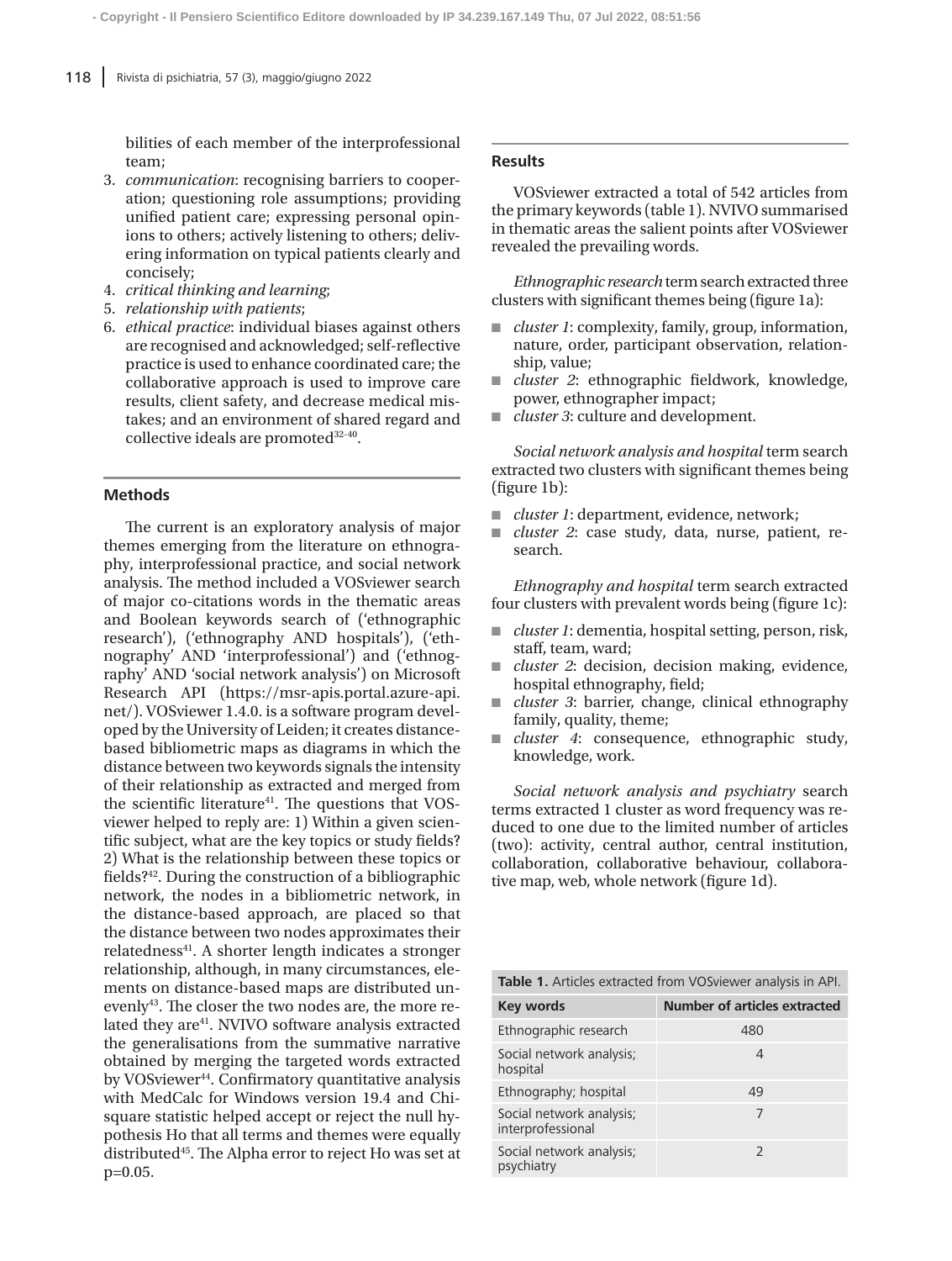

**Figure 1a.** Ethnographic research.



**Figure 1b.** Social network analysis; hospital.



**Figure 1c.** Ethnography: hospital.

*Social network analysis and interprofessional* search terms extracted three clusters (figure 1e):

- *• cluster 1*: analysis, care, colleague, community, context, interprofessional collaboration, knowledge, network, person, reciprocity;
- *• cluster 2*: centre, collaboration, communication pattern, interprofessional education;
- *• cluster 3*: impact, program.



**Figure 1d.** Social network analysis; psychiatry.



**Figure 1e.** Social network analysis; interprofessional.

# SUMMATIVE NARRATIVE

NVIVO elaborated all the words extracted by VOSviewer to the final clustering of weighed words assembled by generalisation. The generalisation clusters suggest that ethnographic research, social network analysis and interprofessional practice are concepts fully integrated with mental health care (table 2 and figure 2). Ethnography and social network analysis can assess team dynamics and explore how interprofessional practice occurs. The concepts of network pattern appear linked to the topics of 'staff, wholeness and barrier.' Another theme that emerged in thematic analysis and word findings was knowledge related to 'evidence, institution, centre, and education.' Results appear to confirm that ethnographic assessment of mental health nursing can help explore patterns of knowledge sharing in interprofessional teams, capture the centralisation of information, and explore forms of shared knowledge. It is assumed that these factors shall promote evidence-based practice in mental health nursing and integrated care under a collaborative approach to patient care. The quantitative analysis of weighted percentages of word clustering from NVIVO rejected the null hypothesis that top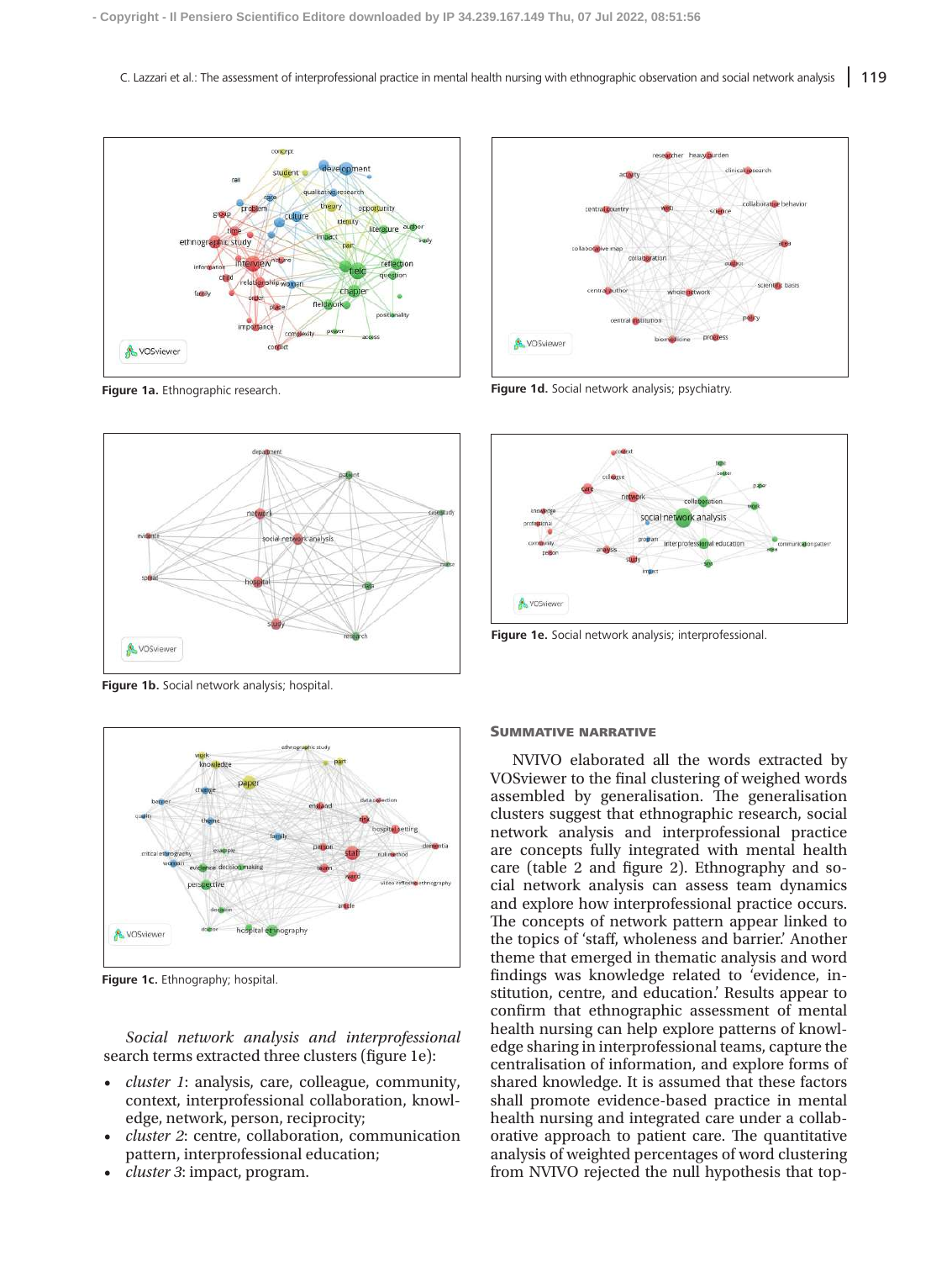**Table 2.** Summative analysis by NVIVO with the generali-

| sation of the words extracted by VOSviewer. |                           |                                                                                                                    |  |
|---------------------------------------------|---------------------------|--------------------------------------------------------------------------------------------------------------------|--|
| <b>Word</b>                                 | Weighed<br>percentage (%) | <b>Similar words</b>                                                                                               |  |
| Communication                               | 11.63                     | Analysis, author,<br>communication,<br>community,<br>evidence, network,<br>pattern, program,<br>staff, theme, ward |  |
| Whole                                       | 9.29                      | Barrier, case, field,<br>network, pattern,<br>person, staff, web,<br>whole                                         |  |
| Knowledge                                   | 7.66                      | Case, centre,<br>education, evidence,<br>field, institution,<br>knowledge, pattern,<br>program, study, theme       |  |
| Person                                      | 7.52                      | Author, case,<br>colleague, family,<br>nurse, patient,<br>person, study, ward                                      |  |
| Activity                                    | 6.31                      | Activity, analysis,<br>behaviour, care, centre,<br>education, pattern,<br>research, work                           |  |
| Collaboration                               | 6.10                      | Collaboration,<br>collaborative                                                                                    |  |
| Work                                        | 6.07                      | Analysis, care, central,<br>research, risk, staff,<br>study, work                                                  |  |
| Institution                                 | 5.28                      | Hospital, institution                                                                                              |  |
| Ethnography                                 | 3.66                      | Ethnography                                                                                                        |  |
| Social                                      | 3.66                      | Social                                                                                                             |  |
| Interprofessional                           | 3.66                      | Interprofessional                                                                                                  |  |
| Making                                      | 2.86                      | Author, making,<br>map, pattern,<br>program, web, work                                                             |  |
| Decision                                    | 2.44                      | Decision                                                                                                           |  |
| Consequence                                 | 2.24                      | Change,<br>consequence,<br>impact                                                                                  |  |
| Quality                                     | 2.24                      | Change, making,<br>quality                                                                                         |  |
| Change                                      | 2.00                      | Change, impact,<br>institution, map, work                                                                          |  |
| Study                                       | 1.90                      | Field, map, research,<br>study, work                                                                               |  |
| Context                                     | 1.83                      | Context, setting                                                                                                   |  |
| Central                                     | 1.63                      | Centre, central                                                                                                    |  |
| Clinical                                    | 1.22                      | Clinical                                                                                                           |  |
| Data                                        | 1.22                      | Data                                                                                                               |  |
| Dementia                                    | 1.22                      | Dementia                                                                                                           |  |
| Department                                  | 1.22                      | Department                                                                                                         |  |
| Ethnographic                                | 1.22                      | Ethnographic                                                                                                       |  |
| Psychiatry                                  | 1.22                      | Psychiatry                                                                                                         |  |
| Reciprocity                                 | 1.22                      | Reciprocity                                                                                                        |  |



**Figure 2.** NVIVO clustering of total words extracted by VOSviewer according to generalisations.

ics and themes were equally distributed  $(\chi^2=30.31)$  $[df=3]$ , p<0.001).

# **Discussion**

The current study has confirmed the importance of ethnographic studies to capture the social networks and interprofessional care in mental health nursing. The literature review also captured the centrality of collaborative care, reciprocity, and shared knowledge in mental health nursing. The two possible instruments for non-intrusive analysis of professional practice were ethnographic research and SNA. Any team member is constantly required to report the social events to psychiatric wards as a matter of clinical governance. Therefore, any nurse practitioner can cover the role of participant-observer in ethnography and observation of targeted behaviours. Besides, ethnographic observations are frequently the only instrument to gather data about observed behaviours and skills and decide how these last match clinical goals in mental health nursing. More intrusive assessments, such as anonymous questionnaires, might not capture the totality of clinical behaviours in a culture that is so active and variable as in hectic psychiatric wards and in the community that surrounds them. Besides, not all clinical skills in mental health nursing and multidisciplinary team performances can be easily expressed through verbal narratives.

The literature review extracted pervasive topics in ethnography, SNA and IPP in mental health nursing. The results confirm the impact of *communication* in the mental health networks and the community. Also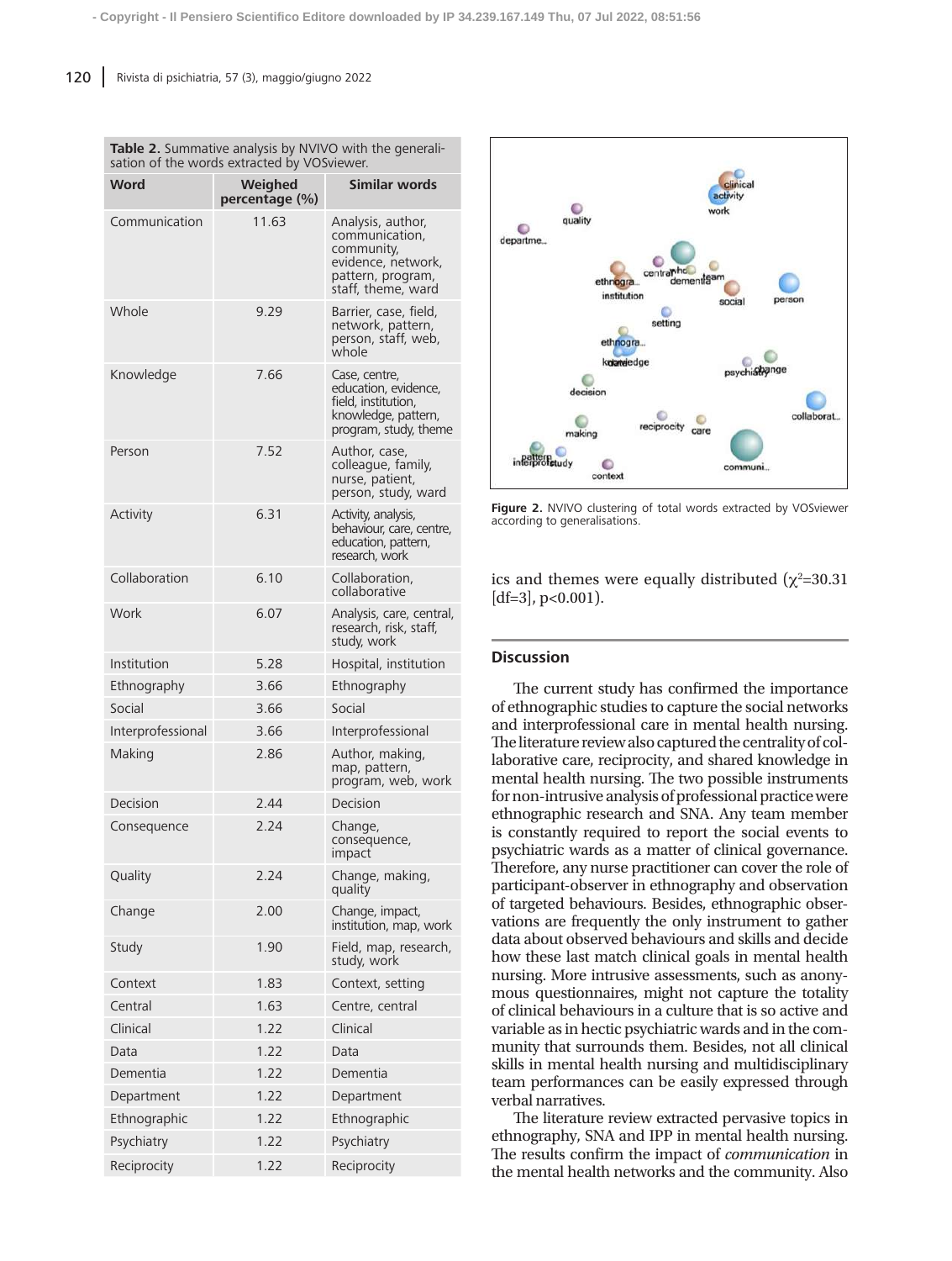central is the concept of *wholeness*, and the configuration of the network in terms of patterns of relationship; emerging is the idea of person suggesting the need to focus on individuals (professionals or patients) in their totality. Besides, the study also extracted the concept of barriers. When these findings are matched with what is already known in the literature, it emerges that to promote integrated care in mental health nursing, practitioners shall be mindful of communication, barriers to communication, and collaborative care to create an integrated whole.

*Knowledge*, knowledge management and knowledge sharing will guide mental health nurses in evidence-based practice focused on the *patient's person*. Learning interprofessional practice will reinforce collaborative mental health care. Other concepts extracted from bibliometric analysis and summative narrative are centrality, context, data, change, and reciprocity. These findings support the previous literature suggesting that the promotion of interchange, data sharing in psychiatry, and focus on the context and setting of the service user are central activities for promoting patients' safety and health.

The current study has some limitations as it only extracts basic concepts from literature and does not provide evidence that the topics of interest are present and applied in real-life contexts. More detailed research on outcomes might have provided more convincing evidence of this aspect. However, this last was not the goal of the current study.

# **Conclusions**

The current mini-review of literature using bibliometric and network analysis has captured salient points in collaborative care in mental health nursing. Interprofessional care is a pivotal point in all clinical aspects and could be captured by ethnographic and participant observation of multidisciplinary mental health teams.

#### **Take home messages.**

#### **What is already known about the topic?**

- By accessing seminal publications in the Web of Science, bibliometric analysis can generate a comprehensive co-citation network of topics of interest by clustering them according to their similarities.
- Ethnographic observation can capture the core elements for assessing interprofessional teams' behaviours in mental health nursing.
- IPP helps promote the care of psychiatric patients by collaborative nursing in mental health.

#### **What does the paper add to existing knowledge?**

• Despite extensive tools to measure skills and achievements in mental health nursing, most of the nursing practice pivots on observable clinical behaviours and skill performance.

- Observing and understanding nursing IPP is part of their pedagogical assessment. Bibliometrics of ethnography and social network analysis helped shed light on pervasive topics in teams' dynamics in mental health nursing and learning.
- Bibliometric analysis in the current study captured the centrality of collaborative care, reciprocity, and shared knowledge in mental health nursing. The present study has confirmed the value of ethnographic observation and social network analysis to assess participatory care in nursing.

#### **What are the implications for practice?**

- Bibliometric Network Analysis with VOSviewer can extract all relevant topics and themes that characterise target behaviours in mental health nursing. BNA can suggest what fundamental elements are central in interprofessional practice and quality assessment in mental health nursing.
- Observing, assessing and describing IPP via ethnographic observations and social network analysis can help set the core behavioural skills in mental health nursing.

*Acknowledgments:* the authors are grateful to all mental health nurses and healthcare workers who promote interprofessional practice and collaborative care for the best interest of persons with mental illnesses.

*Conflict of interests:* the authors declare no conflict of interest in the completion of the manuscript.

#### **References**

- 1. Jones J, Smith J. Ethnography: challenges and opportunities. Evid Based Nurs 2017; 20: 98-100.
- 2. Angrosino M, Angrosino M. Doing ethnographic and observational research. London: Sage; 2007.
- 3. Willis E. The problem of time in ethnographic health care research. Qual Health Res 2010; 20: 556-64.
- 4. Rashid M, Caine V, Goez H. The encounters and challenges of ethnography as a methodology in health research. Int J Qual Methods 2015; 14: 160940691562142.
- 5. Germain CP. Ethnography: the method. In: Munhall PL (ed). Nursing research: a qualitative perspective (3rd ed.). National League for Nursing. Boston: Jones & Bartlett, 2001.
- 6. Montreuil M, Carnevale F. Participatory hermeneutic ethnography: a methodological framework for health ethics research with children. Qual Health Res 2018; 28: 1135-44.
- 7. Scales K, Bailey S, Middleton J, Schneider J. Power, empowerment, and person-centred care: using ethnography to examine the everyday practice of unregistered dementia care staff. Sociol Health Illn 2017; 39: 227-43.
- 8. Tewell E, Mullins K, Tomlin N, Dent V. Learning about Student Research Practices through an Ethnographic Investigation: insights into contact with librarians and use of library space. Evidence Based Library and Information Practice 2017; 12: 78.
- 9. Lazzari C. Ethnographic and observational research in the healthcare services: creating policies in dementia care. IJMRPS 2018; 5: 8-11.
- 10. Dryden W. The "ABCs" of REBT I: a preliminary study of errors and confusions in counselling and psychotherapy textbooks. J Ration Emot Cogn Behav Ther 2011; 30: 133- 72.